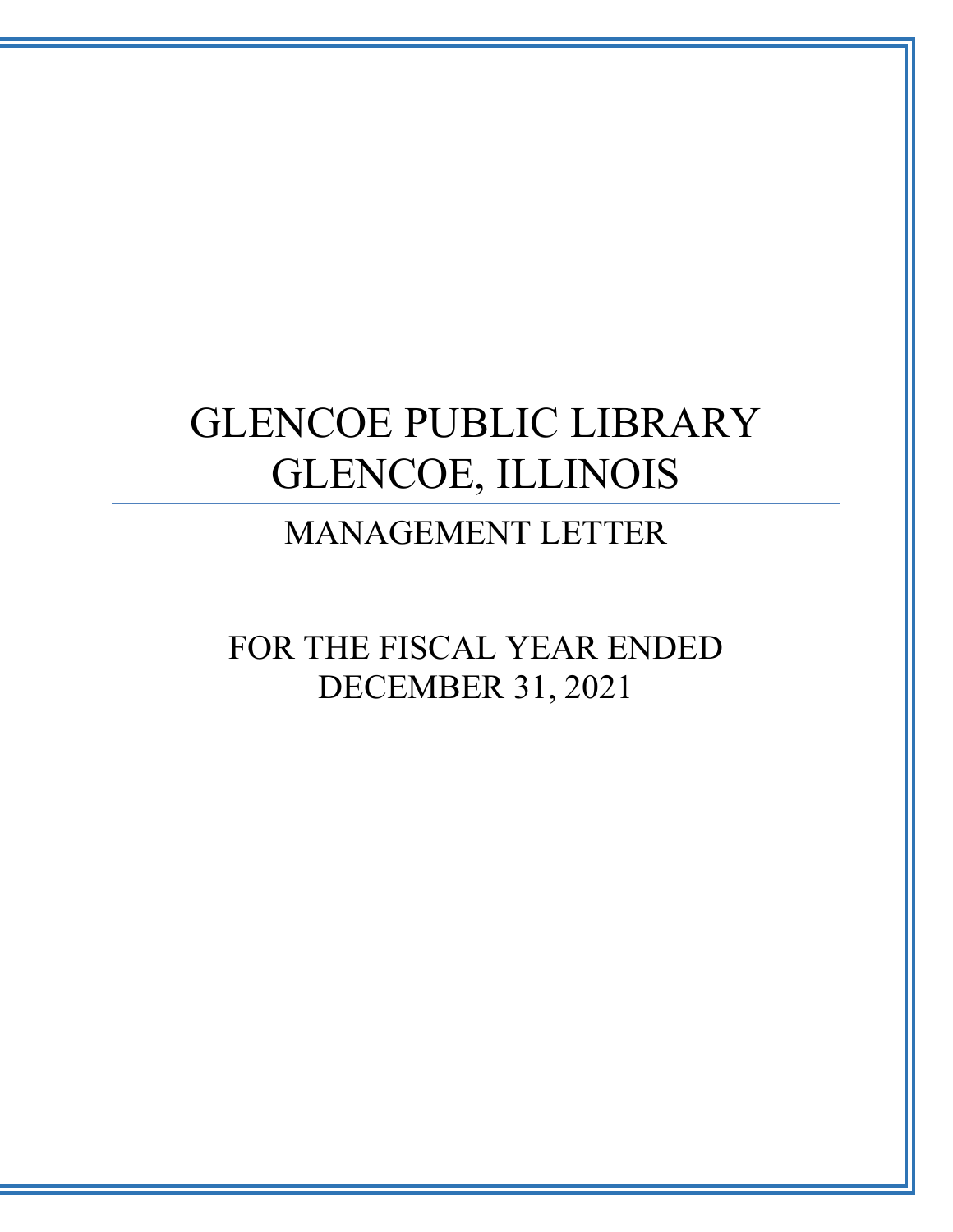

CERTIFIED PUBLIC ACCOUNTANTS

668 N. RIVER ROAD · NAPERVILLE, ILLINOIS 60563

PHONE 630.393.1483 · FAX 630.393.2516 www.lauterbachamen.com

May 3, 2022

Members of the Public Library Board Glencoe Public Library Village of Glencoe, Illinois

In planning and performing our audit of the financial statements of the Glencoe Public Library (the Library), a discretely presented component unit of the Village of Glencoe, Illinois, for the fiscal year ended December 31, 2021, we considered its internal control structure in order to determine our auditing procedures for the purpose of expressing our opinion on the financial statements and not to provide assurance on the internal control structure.

We do not intend to imply that our audit failed to disclose commendable aspects of your system and structure. For your consideration, we herein submit our comments and suggestions which are designed to assist in effecting improvements in internal controls and procedures. Those less significant matters, if any, which arose during the course of the audit, were reviewed with management as the audit fieldwork progressed.

The accompanying comments and recommendations are intended solely for the information and use of the Public Library Board, management, and others within the Glencoe Public Library, Illinois.

We will review the status of these comments during our next audit engagement. We have already discussed many of these comments and suggestions with various Library personnel. We would be pleased to discuss our comments and suggestions in further detail with you at your convenience, to perform any additional study of these matters, or to review the procedures necessary to bring about desirable changes.

We commend the staff for the well-prepared audit package and we appreciate the courtesy and assistance given to us by the entire Library staff.

*Lauterbach & Amen, LLP*

LAUTERBACH & AMEN, LLP